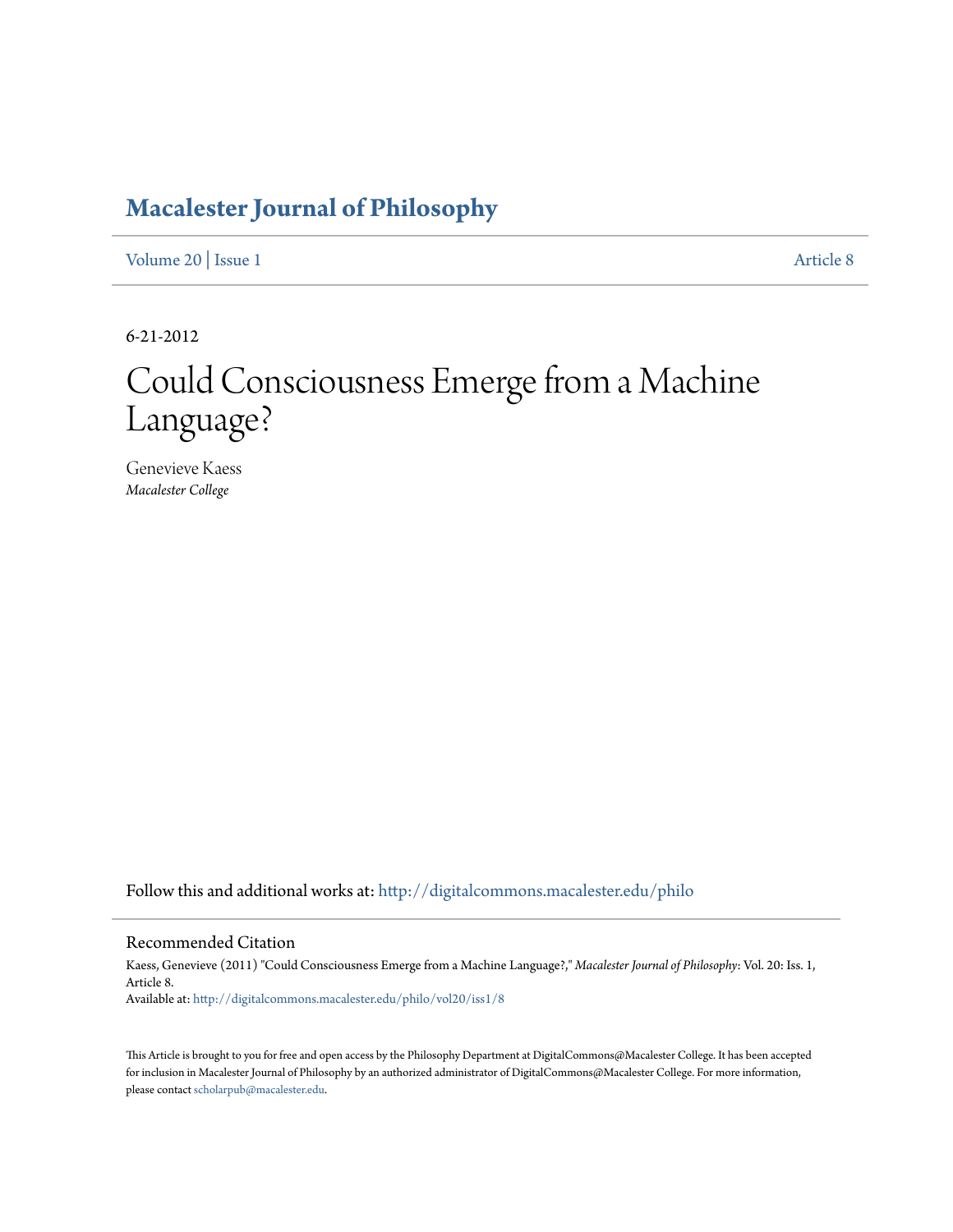# **COULD CONSCIOUSNESS EMERGE FROM A MACHINE LANGUAGE?**

## *Genevieve H. Kaess*

**Abstract** Behaviorists believe the following: if the output of artificial intelligence could pass for human behavior, AI must be treated as if it produces consciousness. I will argue that this is not necessarily so. Behaviorism might be useful in the short term, since we do not know what causes consciousness, but in the long term it embodies an unnecessary hopelessness. I will attempt to establish in this essay that certain empirical knowledge of consciousness is within the realm of possibility. I will then use my own definition of certain knowledge to shed light on ways in which computer programming falls short of producing human-like consciousness.

# **I. Introduction**

―The best reason for believing that robots might someday become conscious is that we human beings are conscious, and we are a *sort* of robot ourselves."<sup>1</sup> Daniel Dennett's offhand introduction to his essay "Consciousness in Human and Robot Minds" serves more generally as a summary of popular contemporary philosophical thought regarding artificial intelligence: it is possible, in theory, because human intelligence is

<sup>&</sup>lt;sup>1</sup>Daniel C. Dennett, "Consciousness in human and robot minds," in *Cognition*, *Computation & Consciousness*, ed. Masao Io, Yasushi Miyashitatt and Edmund T. Rolls (Oxford: Oxford University Press, 1997), 17.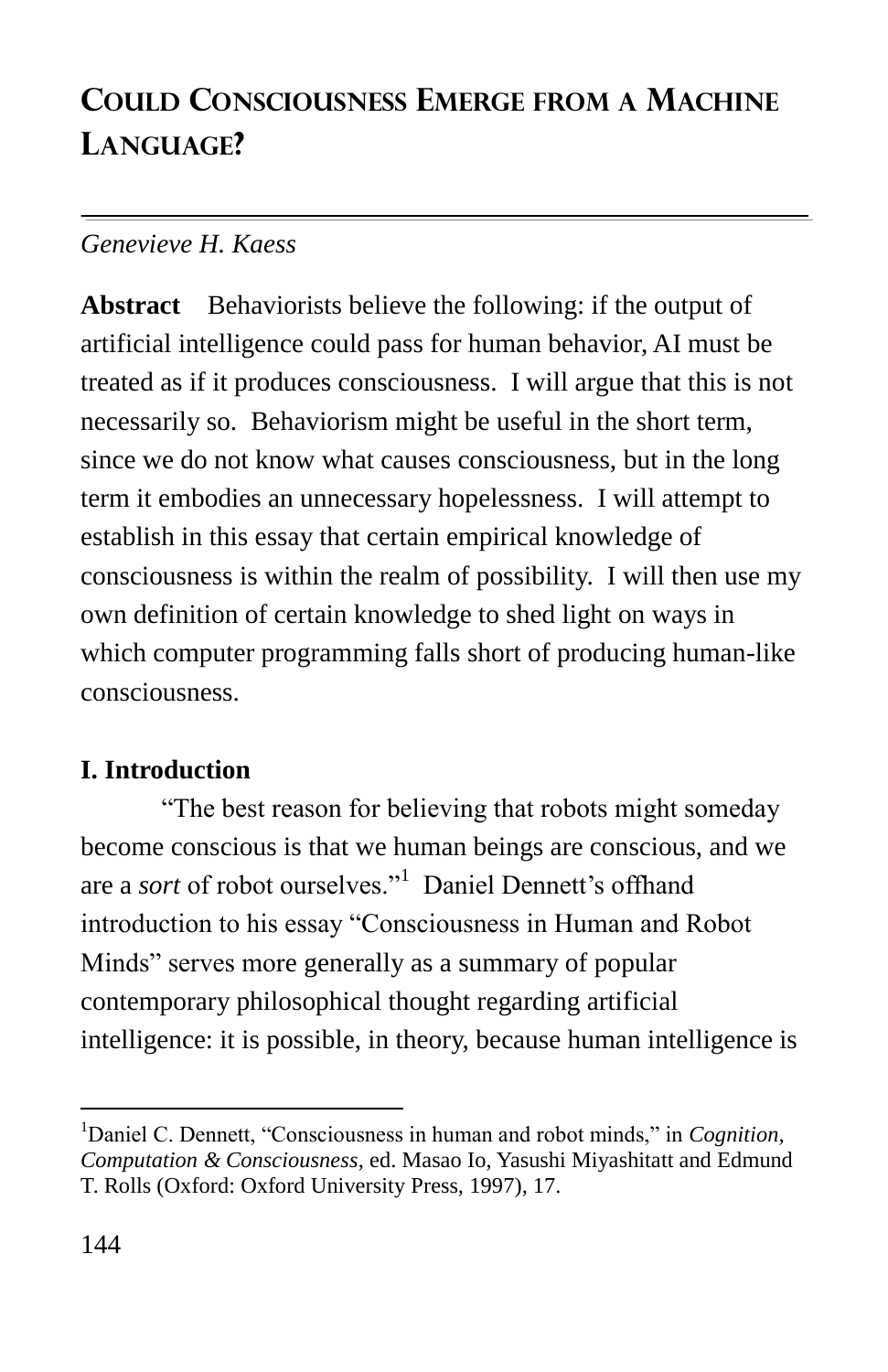possible. Human life, and consciousness with it, is no more than the machinery of nature. What remains unclear is to what degree (if at all) and in what ways the mechanisms that produce human consciousness must be imitated in order to create artificial consciousness, and whether knowledge of the creation of artificial consciousness can ever be certain.

In this paper, I will argue that syntactical computer modeling is not sufficient for artificial consciousness. I will approach this point by first examining views of philosophers (specifically Alan Turing and Hilary Putnam) who have suggested behaviorism as the standard by which to judge consciousness in artificial life. I will suggest that although behaviorism provides an immediate solution to the problem of other minds, the adoption of behaviorism as a long-term solution embodies an unnecessary hopelessness regarding certain knowledge of consciousness. Applying the same standards for certain knowledge that we do for other phenomena, we can come to certain empirical knowledge of the causation of consciousness. The rejection of this claim, I will argue, is dualistic. Finally, using the standards that have traditionally been sufficient for certain knowledge, I will explain why one specific example (which I will discuss in section V) casts doubt on the claim that AI can be achieved through computer programming.

#### **II. Definitions**

For simplicity's sake, the term "artificial intelligence" (AI) will refer, in this paper, to artificial consciousness. Traditionally, consciousness has been deemed an unnecessary (or at least not necessarily necessary) condition for artificial intelligence. On the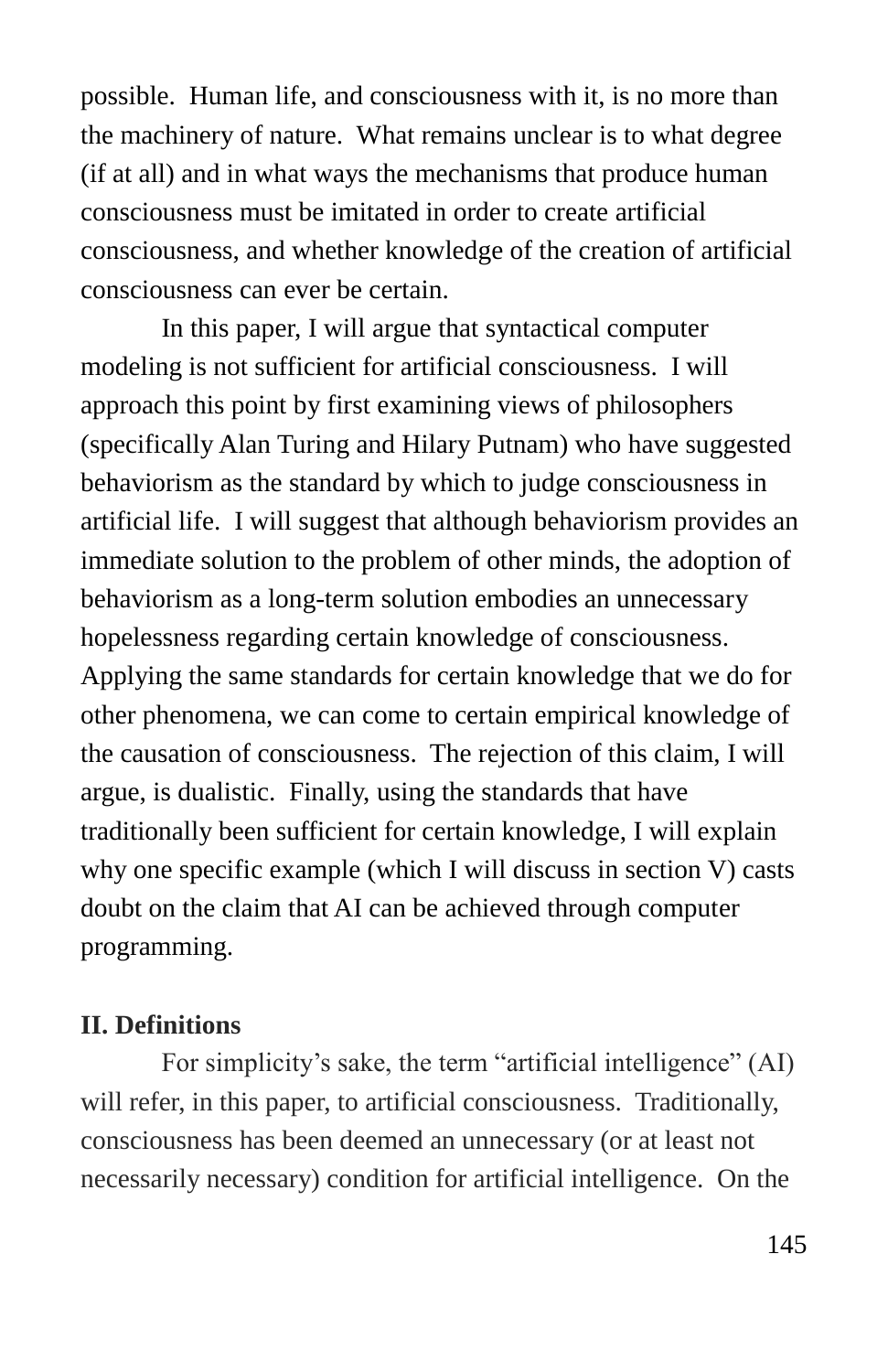contrary, I believe intelligence and consciousness to be inextricably linked. Intelligence, by definition, is the capacity to learn and understand<sup>2</sup>; understanding is a feature of consciousness. Information processing, then, can only be qualified as intelligence if it has conscious manifestation. Consciousness will be understood (in this paper) as thoughts and emotions such as humans experience them. I exclude non-human animal consciousness from my definition because the goal of AI scientists is to produce human-like intelligence (which, by my definition, entails human-like consciousness). By limiting the scope of the definition of AI in this way, a more comprehensible argument will emerge; current knowledge of the nature of consciousness in other organisms is imperfect, and any discussion of it would be based on conjecture.

The science of AI depends on the truth of one basic assumption: consciousness is a natural physical process. There is no spiritual realm of thought that exists separately from nature; therefore, provided limitless resources and a thorough understanding of the mind, we would be able to reproduce it artificially. *Computational* AI depends on the possibility that this can be realized using computer programming. In this paper, I will assume that AI is possible, but I will provide evidence that *computational* AI is not. Henceforth, "AI" will refer to computational artificial consciousness, and "computational

 $2$ This definitiveness of this definition is disputable. However, there is no doubt that this is one commonly used definition of "intelligence." Since I am merely using it to justify my choice to define AI in the way that I do, and not as a premise to any of my arguments, the definitiveness of my chosen definition is of little consequence.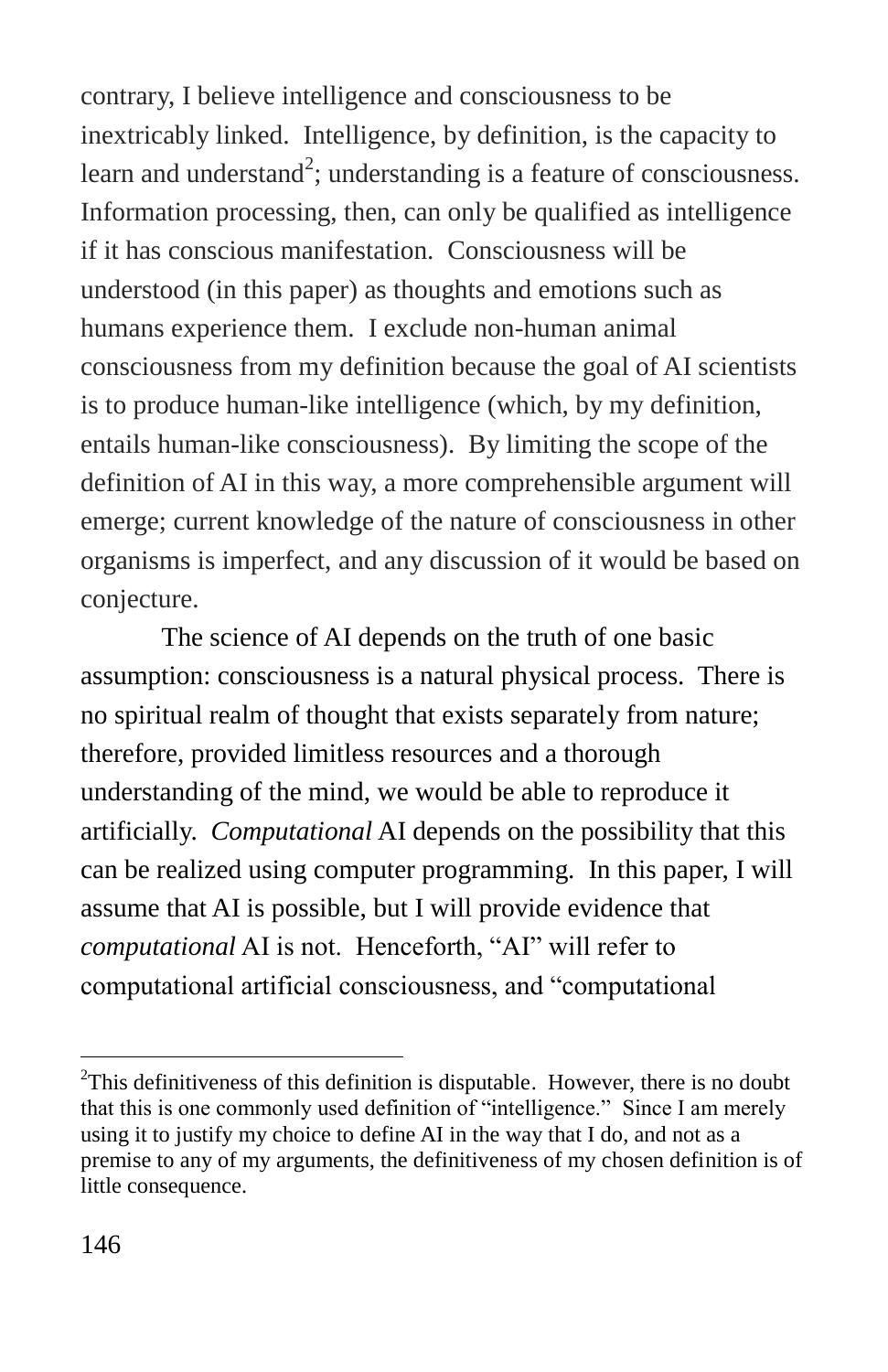functionalism" will be understood as the philosophical position that such AI is obtainable.

To say that the creation of artificial intelligence can be fully realized through computer programming is tantamount to saying one of two things: (1) the human mind is itself nothing more than a computer<sup>3</sup> – an information processing tool – or (2) computer programming and the mind can produce equivalent cognition without holding any additional features in common. I will discuss the second possibility in section VI. For the most part, computational functionalists hold that the first is true: information processing is the necessary feature of the mind. Certainly it is true that the human brain has a biological medium distinct from that of a computer, but that is all it is: a medium that realizes and supports the brain's intrinsic informational processing. Human consciousness, they believe, is a feature of the *processes*, not of the medium.

Computer programming, at its most basic level, is a series of 0s and 1s, which answer the question of whether or not various features exist. I will refer to these 0s and 1s as "computer syntax." Computer syntax is itself a mechanical feature of the computer, which is programmed in by humans. When prompted, it sets in motion a series of mechanical events within the computer that lead to the visible output on the screen or, in the case of AI, the observable actions of a robot.The 1s and 0s can be combined in very complex ways to produce impressive outcomes. In the 1950's, the research of Allen Newell and Herbert Simon suggested

<sup>3</sup> John R. Searle, *The Rediscovery of the Mind* (Cambridge, MA: MIT Press, 1992).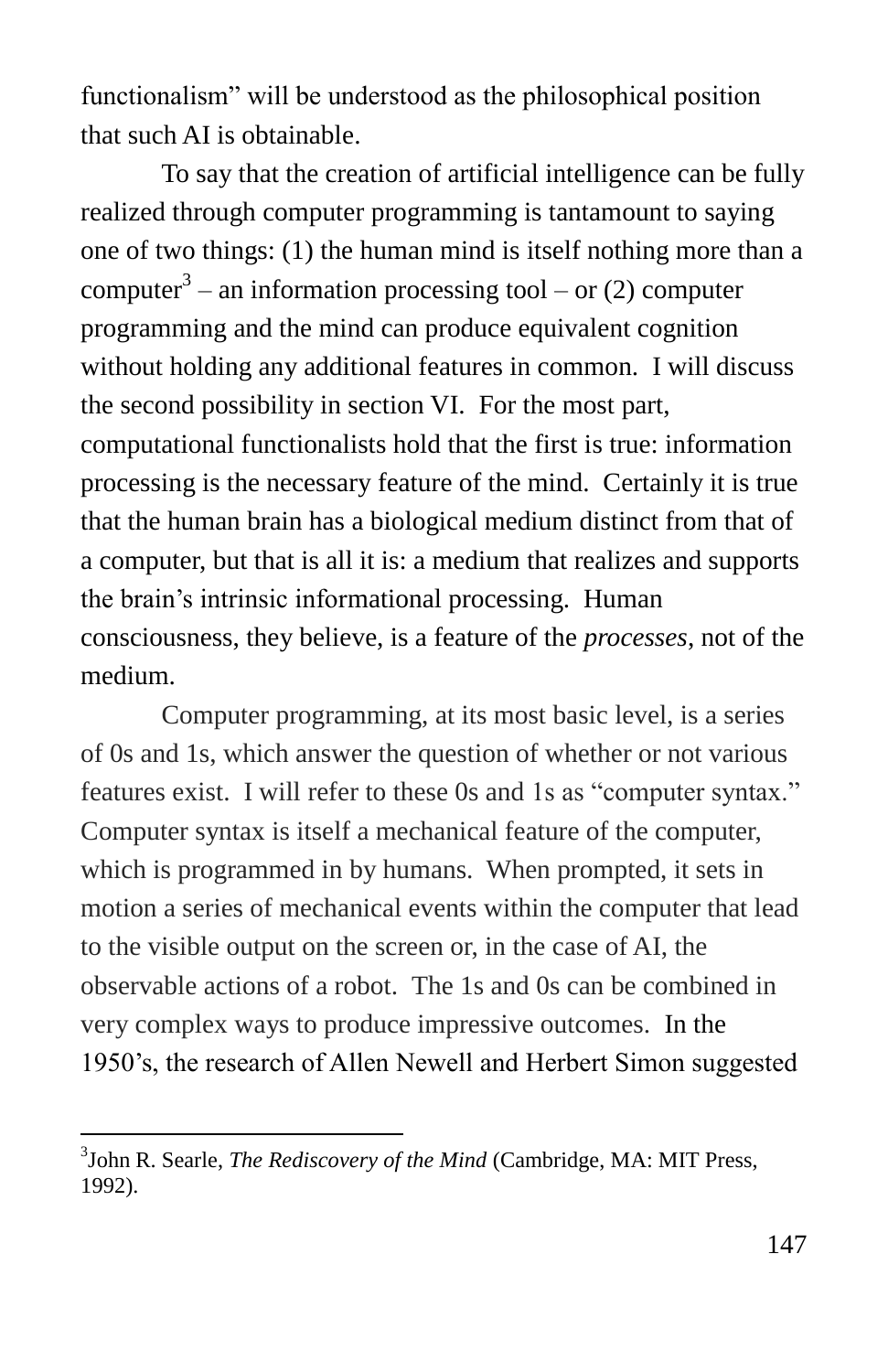that "a computer's strings of bits could be made to stand for anything, including features of the real world, and that its programs could be used as rules for relating these features.<sup>34</sup>

The idea for AI was not born solely of the impressive capabilities of computers. It emerged also from the notion that computer programming is the best model for the workings of the brain. Most neurons give and receive signals in short blasts. They operate under an all or nothing principle - either they're firing or they're not. This is similar to the 1/0 duality of binary code. AI scientists posited that these neuronal impulses could be modeled by computer programming to the same effect: intelligence.

## **III. The Problem of Other Minds**

But how would we know if that happened? Current scientific knowledge does not account for consciousness. This is called the "problem of other minds," and it is the foundation, as well as the limiting factor, for philosophical arguments regarding AI: we do not know what exactly consciousness is, and therefore we cannot test for it in others. One can only be certain of one's own consciousness. For some philosophers, this is grounds for suggesting the adoption of a behavioral standard by which we might judge what constitutes intelligence and what does not.

In his article "Computing Machinery and Intelligence," Alan Turing described his most lasting contribution to philosophy – the "Turing test." Turing devised a game in which two people (a  $man - "A"$  – and a woman – "B") sit in separate rooms as an

<sup>4</sup> Hubert L. Dreyfus, *What Computers Still Can't Do: A Critique of Artificial Reason* (Cambridge, MA: MIT Press, 1997), x.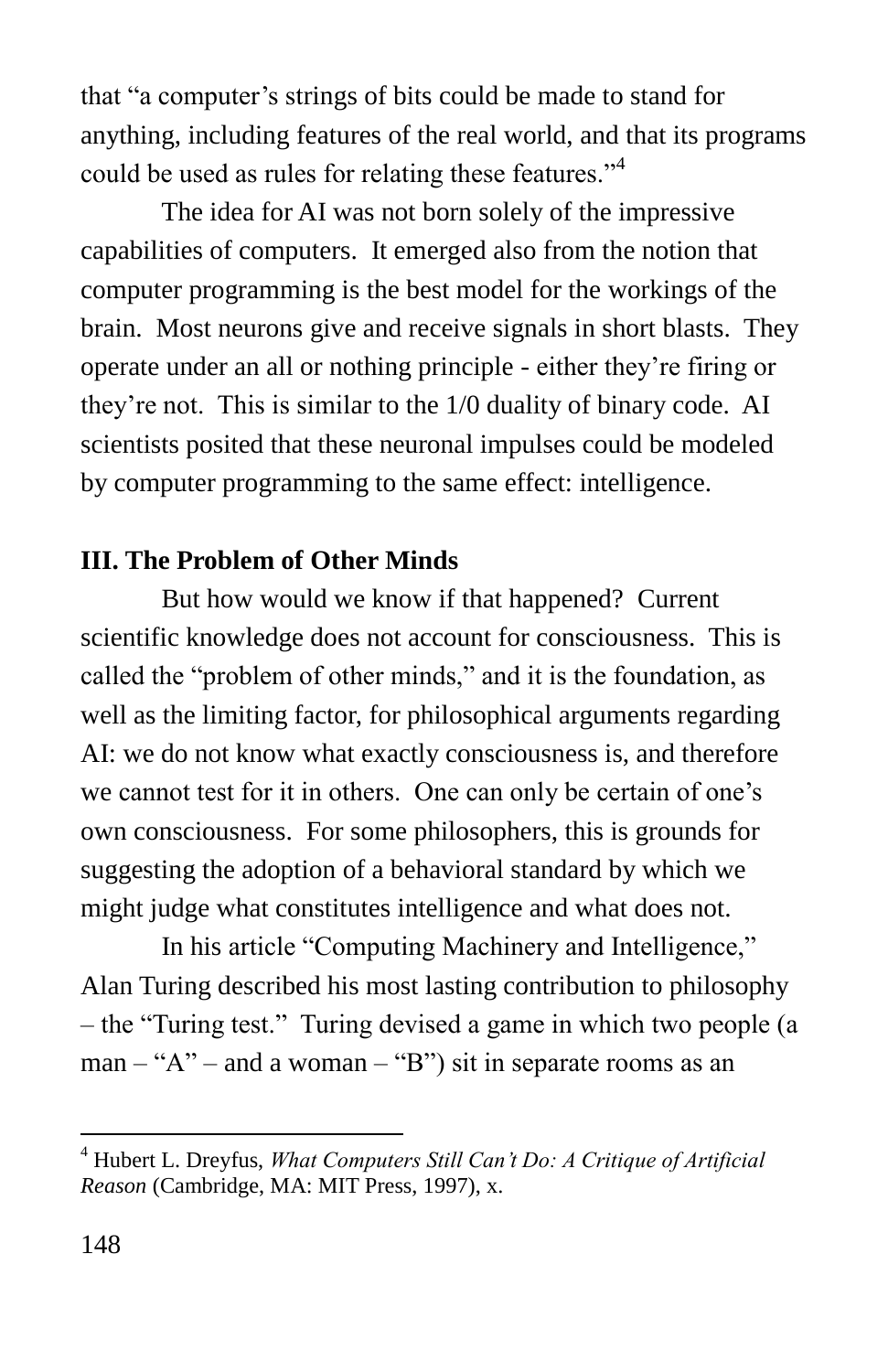interrogator questions them. All identifying features are hidden from the interrogator. His goal is to determine which is the man and which the woman; the goal of one of the two competitors is to confuse the interrogator and the goal of the other is to help him. Turing then posed the question: "What will happen when a machine takes the part of A in this game? $15$ <sup>5</sup> The interrogator now must determine which of the two is the machine. Turing asserted that if a machine could win this game as frequently as the typical human, it would be unfair to deny that it had consciousness. After all, we do not require proof of consciousness in one another. Until consciousness is de-mystified, Turing believed, we must adopt this principle of equity.

Although the Turing test is not a definitive test for consciousness, many have accepted it as the standard. We do not have the knowledge to recognize consciousness in others; therefore we are engaging in cognitive chauvinism if we suggest that a machine with humanlike cognitive capabilities (insofar as they are measurable) lacks consciousness. Turing's solution is pragmatic: to avoid prejudice, we must judge consciousness in non-humans in the same way we do in humans  $-$  behaviorally.<sup>6</sup> The strength of his position is that it is safe; it makes no conclusive claim about what constitutes consciousness, but instead suggests the adoption

<sup>&</sup>lt;sup>5</sup> A.M. Turing, "Computing Machinery and Intelligence," *Mind* 59, no. 236 (1950): 434.

<sup>&</sup>lt;sup>6</sup> I would argue that we do not always usually use behavioral characteristics to determine whether other humans are conscious. Instead, we assume that they are conscious (because of their biological status as humans) regardless of whether or not they could pass the Turing test. However, I will grant Turing this point, since it is probably true that the reason we assume humans have consciousness, even if they cannot pass a Turing test, is because as a general rule, humans behave as if they are conscious.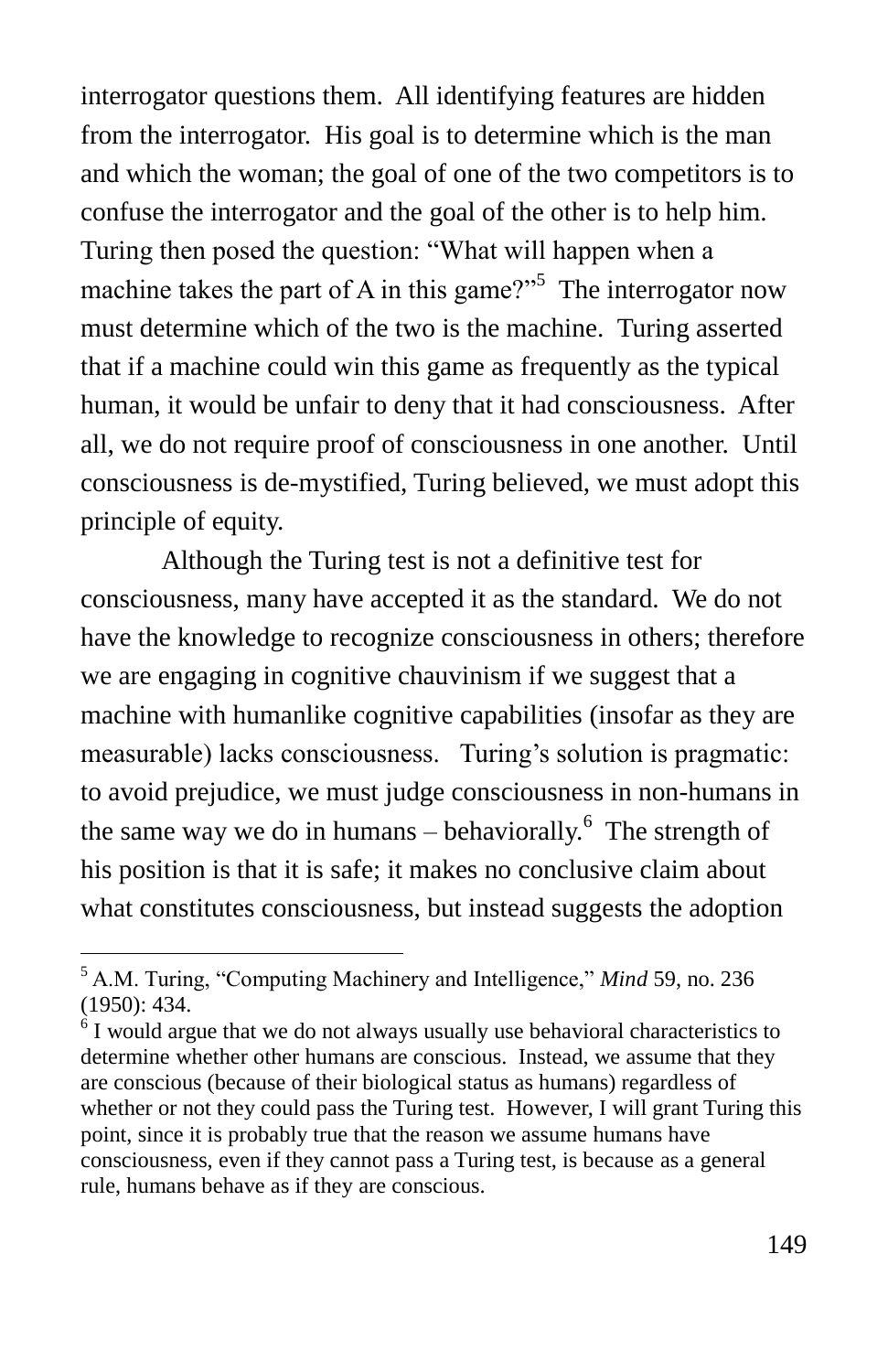of a standard.

Hilary Putnam expressed slightly stronger opinions in his essay, "Robots: Machines or Artificially Created Life": we cannot expect to gain complete understanding of psychological states by studying brain physiology. "Psychological laws are only statistical  $\ldots$  to say that a man and a robot have the same 'psychology'  $\ldots$  is to say that the behavior of the two species is most simply and revealingly analyzed at the psychological level (in abstraction from the details of the internal physical structure), in terms of the *same* 'psychological states' and the same hypothetical parameters."<sup>7</sup> For example, anger is defined by one's claims and actions, not physical brain states. It is identified by behavioral features, not biological ones. This being the case, Putnam contended that "it is ... necessary … that one be prepared to accept first-person statements by other members of one's linguistic community involving these predicates, at least when there is no *special* reason to distrust them $^{,8}$ 

Putnam constructed the following scenario to illustrate his point: suppose that sometime in the future the robots we have invented build robots of their own (Putnam calls these "ROBOTS"). The philosopher robots then sit around debating whether or not ROBOTS have consciousness. This is akin to our current actions. Since we do not understand consciousness, we have no less duty to ascribe consciousness to robots than we do to one another. The question of consciousness, Putnam concludes, cannot currently be solved. Whether robots should be treated as if

<sup>&</sup>lt;sup>7</sup> Hilary Putnam, "Robots: Machines or Artificially Created Life," The Journal *of Philosophy* 61, no. 21 (1964): 677.

<sup>8</sup> Putnam, *Robots*, 684.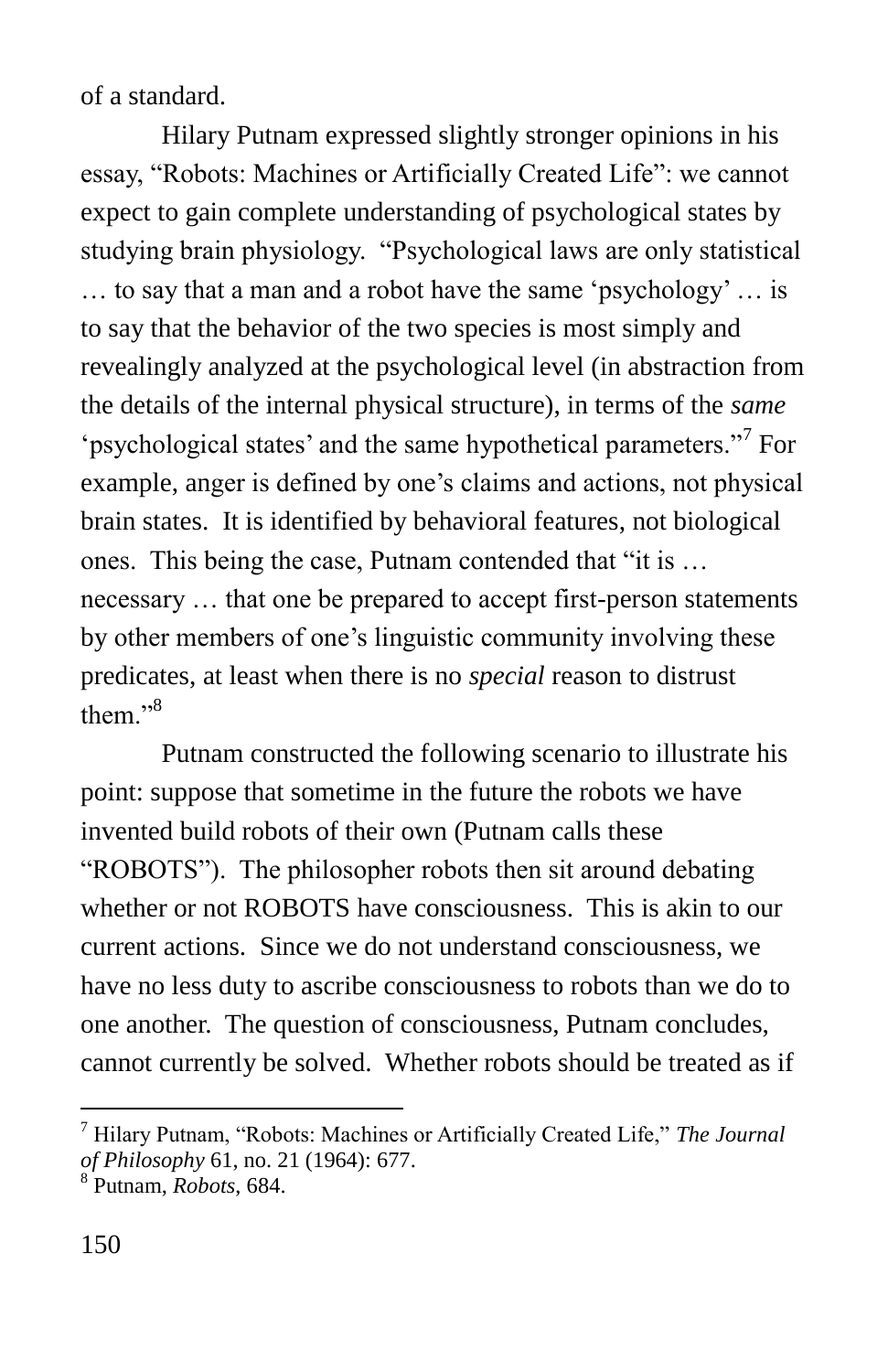they have consciousness, then, "calls for a decision and not for a discovery. If we are to make a decision, it seems preferable … to extend our concept so that robots *are* conscious – for 'discrimination' based on the 'softness' or 'hardness' of the body parts of a synthetic 'organism' seems as silly as discriminatory treatment of humans on the basis of skin color.<sup>99</sup>

The acceptance of a behavioral standard may be the most appropriate immediate solution, but Turing and Putnam seem to have been content to let it go at that. Turing declared the concept of consciousness "too meaningless to deserve discussion."<sup>10</sup> They adopted a perplexing stance for philosophers – agnosticism – and many contemporary philosophers are happy to follow suit; debate over consciousness is not just meaningless, they believe, but impossible to resolve. The turn to behaviorism came not from conviction of its worth, but from the lack of a better option. I will argue that such a position of hopelessness is unnecessary; consciousness can be known empirically.

The problem of other minds rests on the assumption that consciousness is accessible only through first-hand experience. But this is dualistic. If each person's consciousness exists only in a special bubble that has no physical manifestation, then it is not physical. To say that consciousness is both material in nature and fundamentally undetectable is to make a claim that is dramatically inconsistent with contemporary scientific thought. Substance is thought to break down into particles that have both charge and extension; if consciousness is material (an assumption required for

<sup>9</sup> Putnam, *Robots*, 691.

<sup>10</sup>Turing, *Computing Machinery and Intelligence*, 442.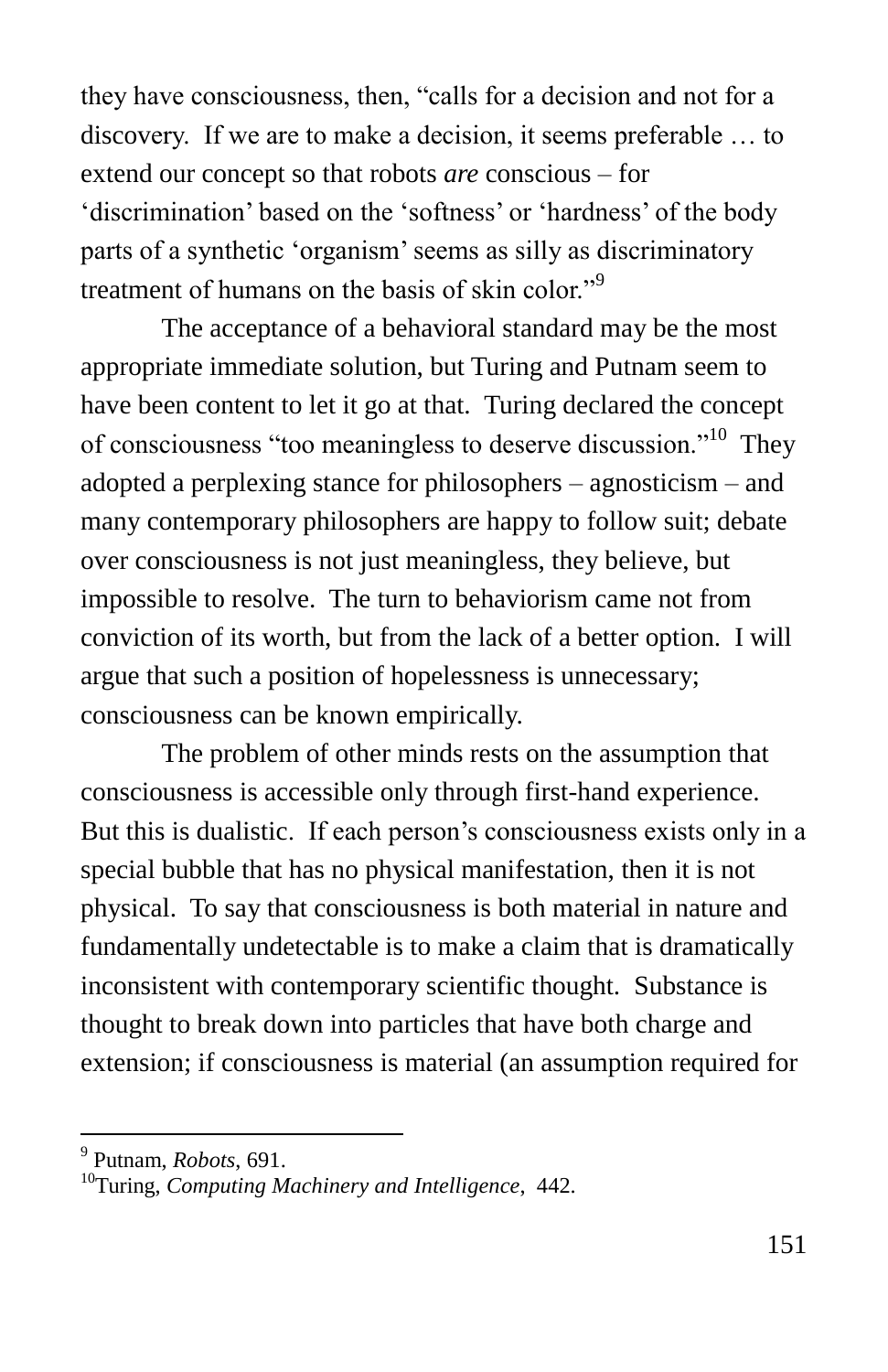any form of artificial intelligence), it must be detectable at some level if the detector knows where to look for it. But that is the problem: how do we figure out what to look for when we don't know what to look for? How do we make the connection between objectively viewed matter and that which we experience as consciousness?

Those who find the problem of other minds unsolvable might answer that we need proof, and that proof is impossible. First-hand experience cannot provide conclusive evidence regarding the nature of consciousness. Self-reporting is not sufficient for understanding of consciousness, because we are unaware of the causal mechanisms within our own brains. However, it seems to me that if we could thoroughly observe an individual's brain in conjunction with honest reporting of his mental states, we would discover much about the nature of consciousness, and perhaps even its causation. Honesty cannot be ensured for any given individual, but given numerous repetitions of the experiment and the assumption that most people are honest, useful data would emerge. For example, consider the following: the materialist understanding of consciousness requires that it must be possible, in theory, to replicate minds. This would be done, perhaps, by tweaking one person's neurons in various ways until the person had the personality, memories, etc. of another; the purpose of this exercise would be to learn which changes in the features of the brain are necessary for changes in consciousness.<sup>11</sup> Depending on how we tweaked the neurons and to what effect, we

 $11$  Obviously, there are ethical and practical barriers that would prevent the manifestation of this scenario, but I intend it only as a hypothetical situation to help illustrate my later point.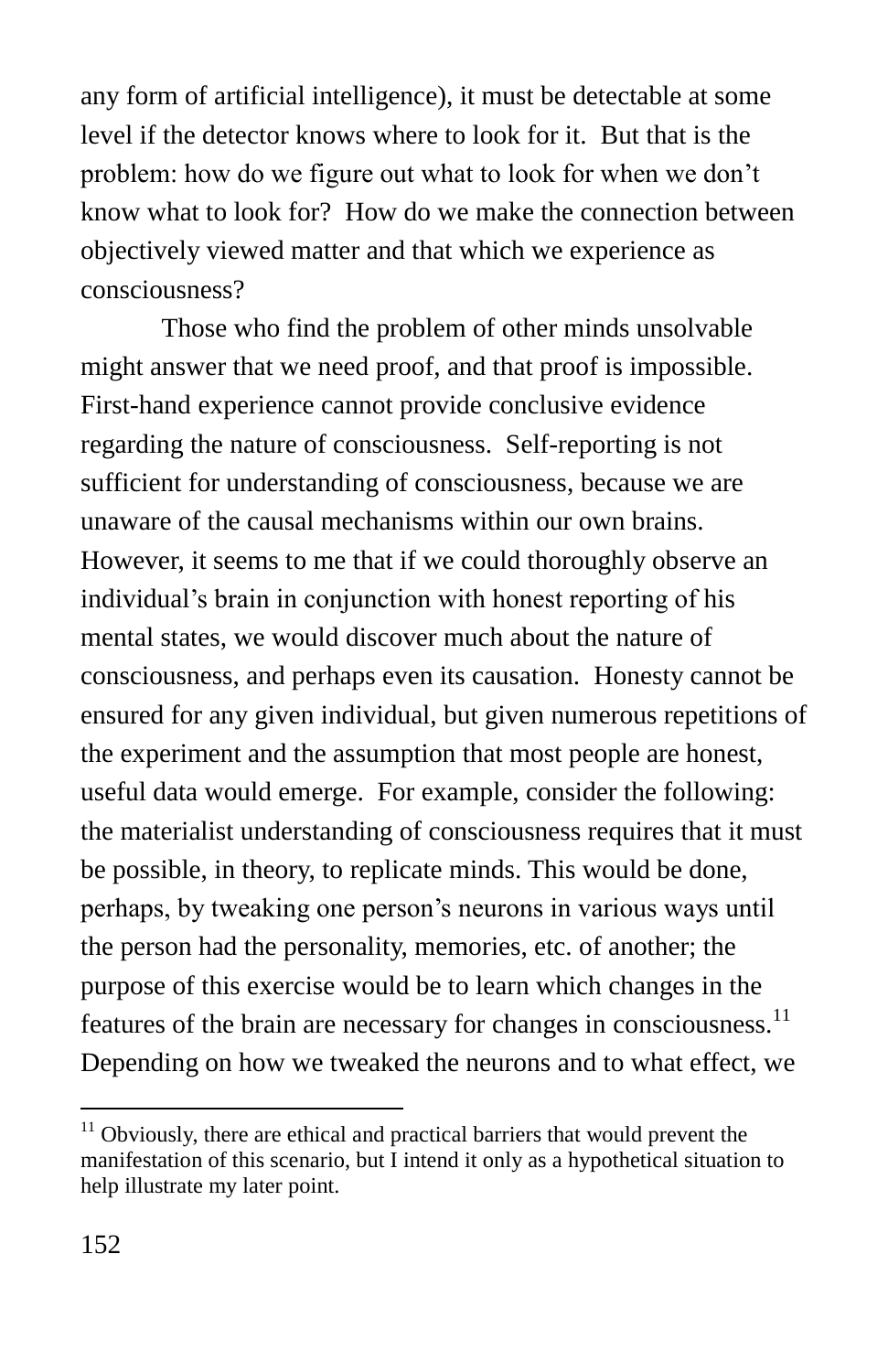could draw links between brain states and conscious experience, from which we could conclusively accept or reject computational functionalism.

One objection might be that hypothetical scenarios like this one spawn sticky questions regarding personal identity. If my consciousness changes entirely to that of another person, or even if it just changes a little bit, do *I* really still exist or has my body just taken on a new identity? If I cease to exist, then clearly *I* cannot testify regarding certain knowledge of the change in my consciousness, in which case the success of the experiment (drawing links between consciousness and brain state) will depend on correct behavioral analysis. If I claim to have experienced a change from one personhood to another, in fact it suggests that I have *not* experienced such a change; upon becoming the second person, I would lose memory of the first. Even slight changes might be impervious to awareness. If I lose a memory, for example, and all memories of that memory, I cannot know that I have lost it. Self-reporting, even combined with brain observation, therefore becomes an inadequate method for the discovery of mental causation and third-person reporting of consciousness is not definitive. Furthermore, even if we *do* establish, using inductive reasoning, that a certain change in the brain produces a certain change in the *nature* of consciousness, it still does not speak to whether that feature of the brain caused that *moment* of consciousness itself. The brain might be an intermediate link in the consciousness-producing causal chain. For some philosophers, the lack of the plausibility of certain knowledge regarding the causation of consciousness is reason enough to dismiss the entire question.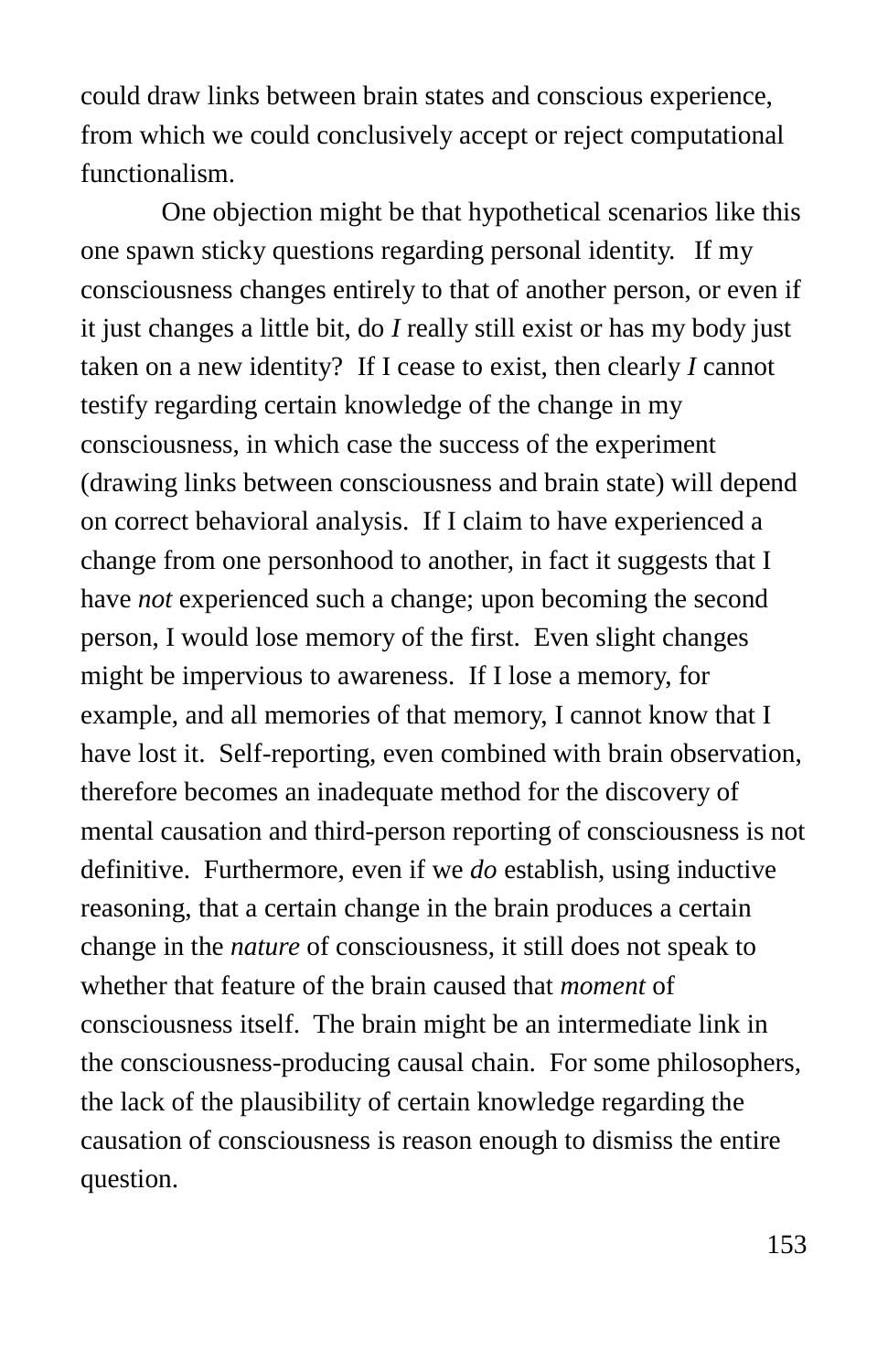Those who get caught up on the problem of other minds are forgetting one of life's early lessons: knowledge of causation in the physical world is never certain. Young children often are preoccupied by the question, "Why?" Adults who are grilled by these children are usually eventually reduced to the answer, "Because that's just the way it is." We can superficially understand causation, but when we examine our understanding, it becomes clear that all we actually do is recognize patterns. For instance, we think we understand why a ball rolls (it was pushed) and we think we understand why the push causes the ball to roll (the transference of energy). For many of us, the understanding ends there, but an expert in physics might be able to answer the question "why?" a few more times. Even our physics expert, however, is eventually forced to concede a lack of understanding. You do not wholly understand a cause if you do not understand the cause of the cause. Furthermore, all of these alleged causal understandings are actually theories based on induction. We believe that if the ball is pushed (under certain conditions), it will roll. But that belief is based on our repeated observation of this phenomenon. We have merely recognized a pattern, and concluded from it a causal relationship. Humans are only capable of identifying correlation. Causation is supposed, never known.<sup>12</sup>

Furthermore, we assume similarity in internal structure in entities that display similar characteristics. If a rat is born of a rat, looks like a rat and acts like a rat, we feel certain that it has internal organs much like those of other rats and we will come to

<sup>&</sup>lt;sup>12</sup> David Hume, "An Enquiry Concerning Human Understanding," in *Modern Philosophy: An Anthology of Primary Sources, Second Edition,* ed. Roger Ariew and Eric Watkins (Indianapolis: Hackett Publishing Company, 2009).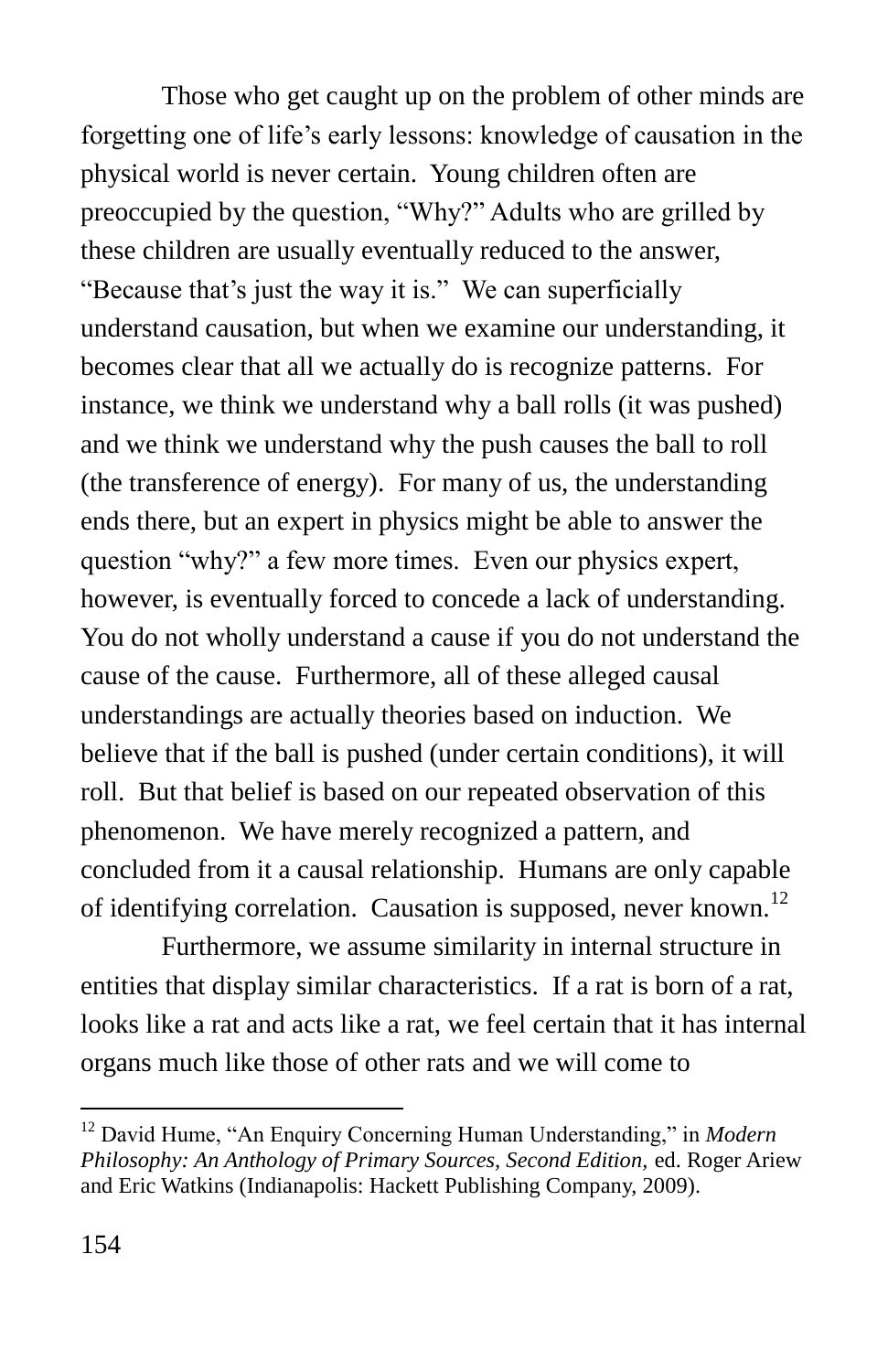conclusions based on this assumption. We believe in those conclusions with such absolute certainty that we bet our lives on them; rats are often used to test products to determine their safety for humans. If we truly believed extreme variation in the physical nature of rats possible, such tests would be worthless. Induction is by its nature uncertain, but humans trust it.

If we adopt a standard for consciousness in the name of objectivity, but refuse to accept that the causation of consciousness can be understood empirically, we have, in fact, failed to view the situation objectively. As the example of the rolling ball demonstrated, inductive correlative reasoning is good enough to use to identify other causal physical relationships. In the case of the rolling ball, we have come to the inductive conclusion that pushing the ball causes it to roll. If we repeatedly observe that a certain brain state corresponds to a certain mental characteristic, it is fair to assume causation, just as we assume that it is the push that causes a ball to roll, not that the push was an intermediate link in the causal chain<sup>13</sup>. Correlative evidence can demonstrate a link (or lack thereof) between brain physiology and consciousness. This evidence can be used to make conclusive claims about the nature and causation of consciousness.

Of course, the problem is that we have not yet accumulated enough correlative evidence to make conclusive claims about the causation of consciousness. But the situation is not hopeless. By adopting a position of behaviorism, one approaches this problem

 $13$  Additionally, if brain states are intermediate links in the causality of consciousness, then it is unlikely that syntactical modeling would produce consciousness, since it models a feature of brain states and would therefore be modeling an intermediate step.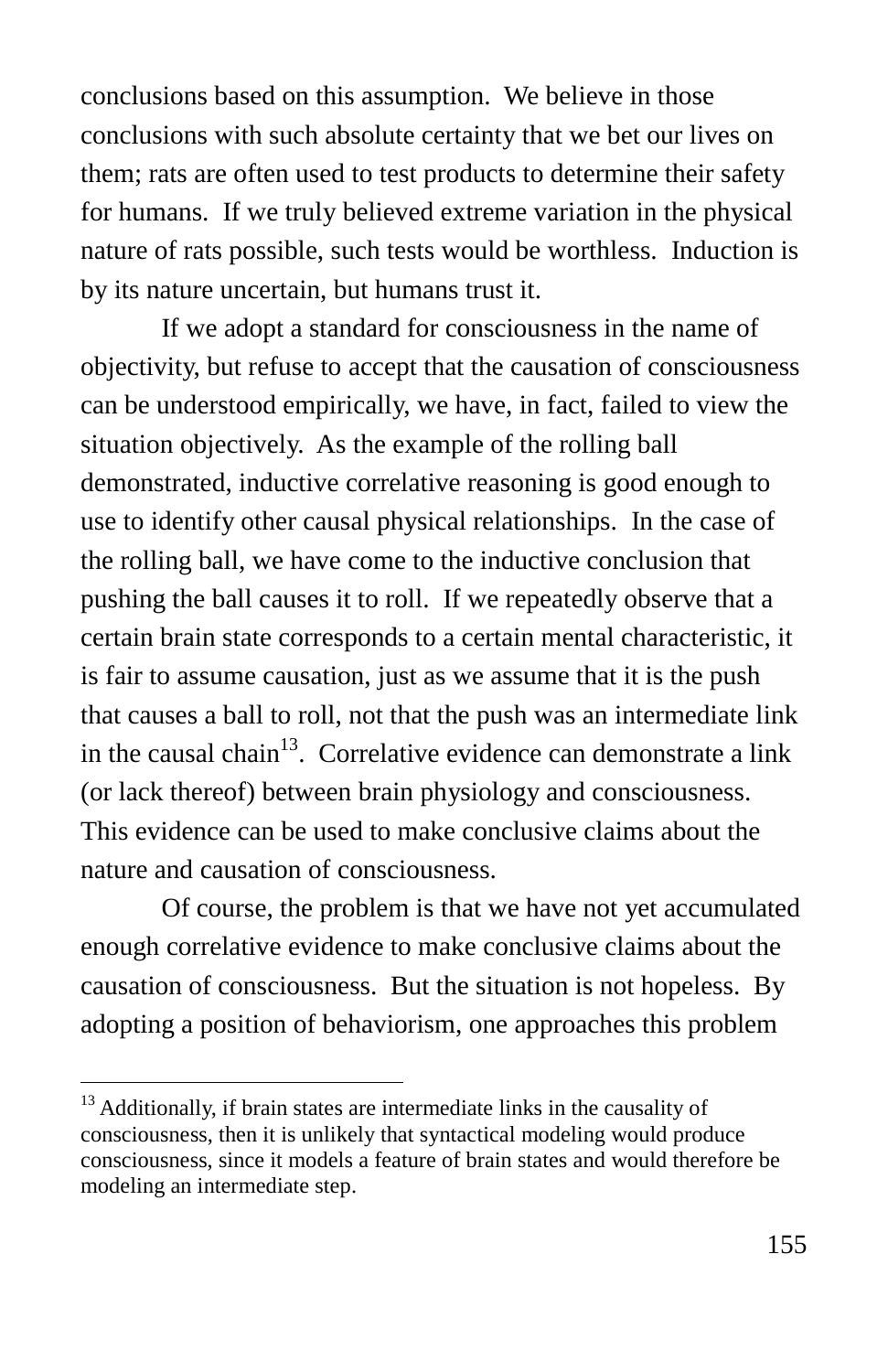from the wrong angle. If you turn to robots for the answer to the question of consciousness, you are looking in the wrong place. Clearly, one cannot look into a robot to determine whether or not it has consciousness. That would be like trying to determine whether something plays music without any knowledge or understanding of the nature of music. A more practical course of action is to look for the root of consciousness, and to do that, it is far wiser to look where we assume it does exist (in humans) than where we are trying to create it (robots).

### **IV. On Correlation**

Correlation can be used in two ways. First, as I have suggested, positive correlation can lead to valid causal claims. If a light turns on every time I flip a functioning light switch, I might make the inductive claim that flipping a functional light switch causes a light to turn on. Induction is useful, but not a logically strong form of reasoning. It might be, for example, that one cause has two effects, and I correlate the two effects to each other rather than to their mutual cause. For example, a faulty light switch might produce a spark immediately after I flip it, just before the light turns on. I might induce that the spark causes the light to turn on. This would have the same inductive validity as the claim that flipping the switch turns on the light, but it would not be correct.

Negative correlation, however, is logically conclusive. Only one instance of the correlation of A and B is required to disprove the conditional statement, "If A, then not B." For example, the belief that no dogs bite humans can be disproved by the single instance of a dog biting a human. If use of computer programming to produce AI tends to have human-like results in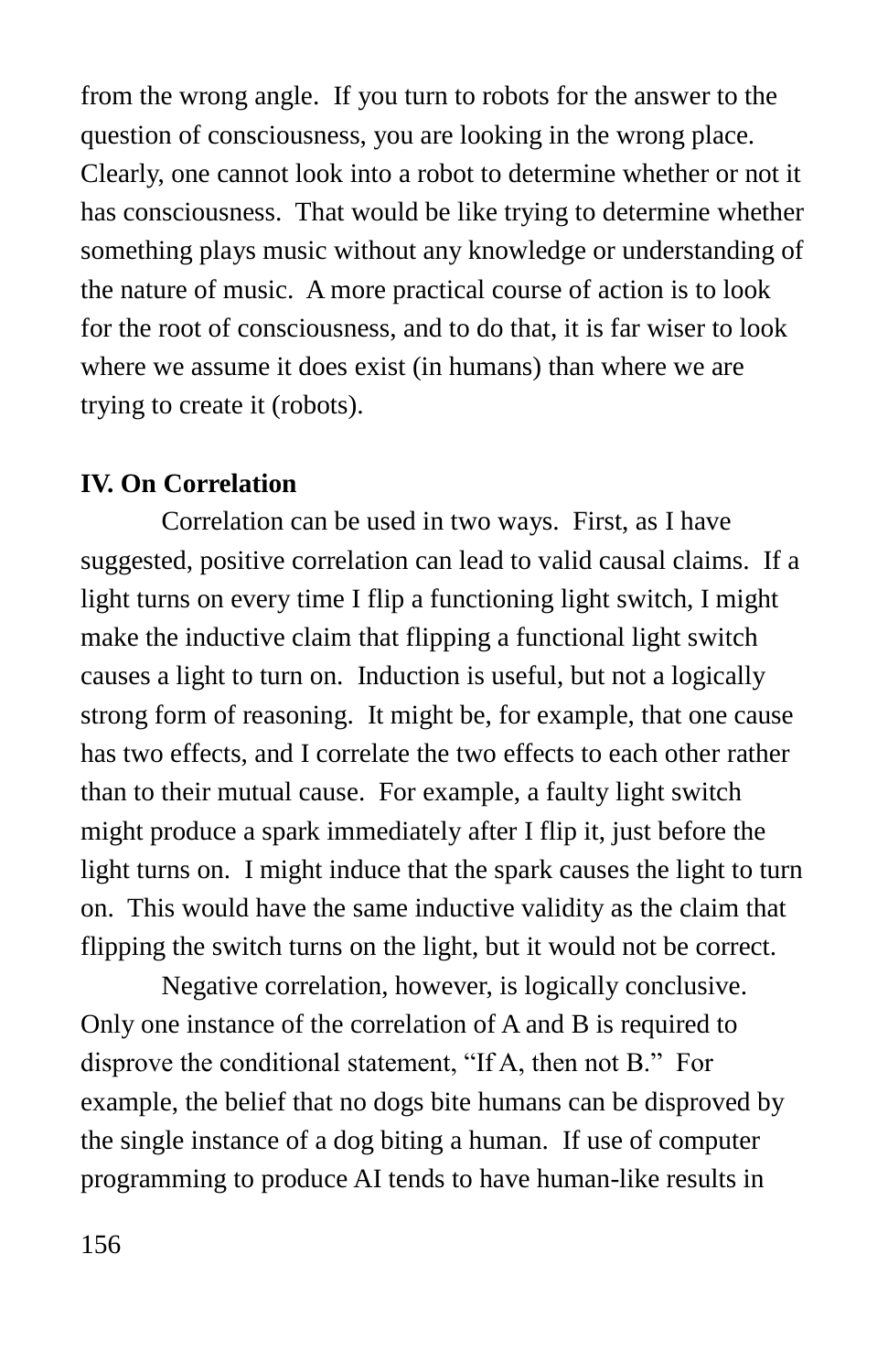behavior, the behaviorist might inductively conclude that the two are equivalent and computational functionalism correct. However, it takes only one demonstration that the brain and the computer, given equivalent structural changes, produce different results to show that, at the very least, our current programming provides a flawed model of the brain.

#### **V. Implications for Artificial Intelligence**

In Section III, it was established that the search for the root of consciousness need not be futile so long as one is looking in the right place: the human brain. When we pose the question of whether AI might produce consciousness, it is important to recall that most of the initial hope for AI stemmed from its similarity to brain processes. Neurons send signals to one another with short blasts of energy, which is in some ways similar to how computers process binary code. However, it is important to note that this is not strictly true. Not all neurons fire in short bursts; some send longer signals not accounted for by computer syntax. Additionally, neurons exist in a net, whereas binary programming is linear. In his book What Computers Still Can't Do, Hubert Dreyfus described the problem of "know-how." When a person becomes an expert at a task, he no longer needs to think through all the steps of the task, but rather the proper course of action is immediately obvious. For example, a master chess player does not have to think through the rules of the game before making a move, but rather sees the position of the pieces on the board and knows instantly what to do. By contrast, the more data the computer chess player has about the game of chess, the more information it will have to analyze before making a move. Although, in general,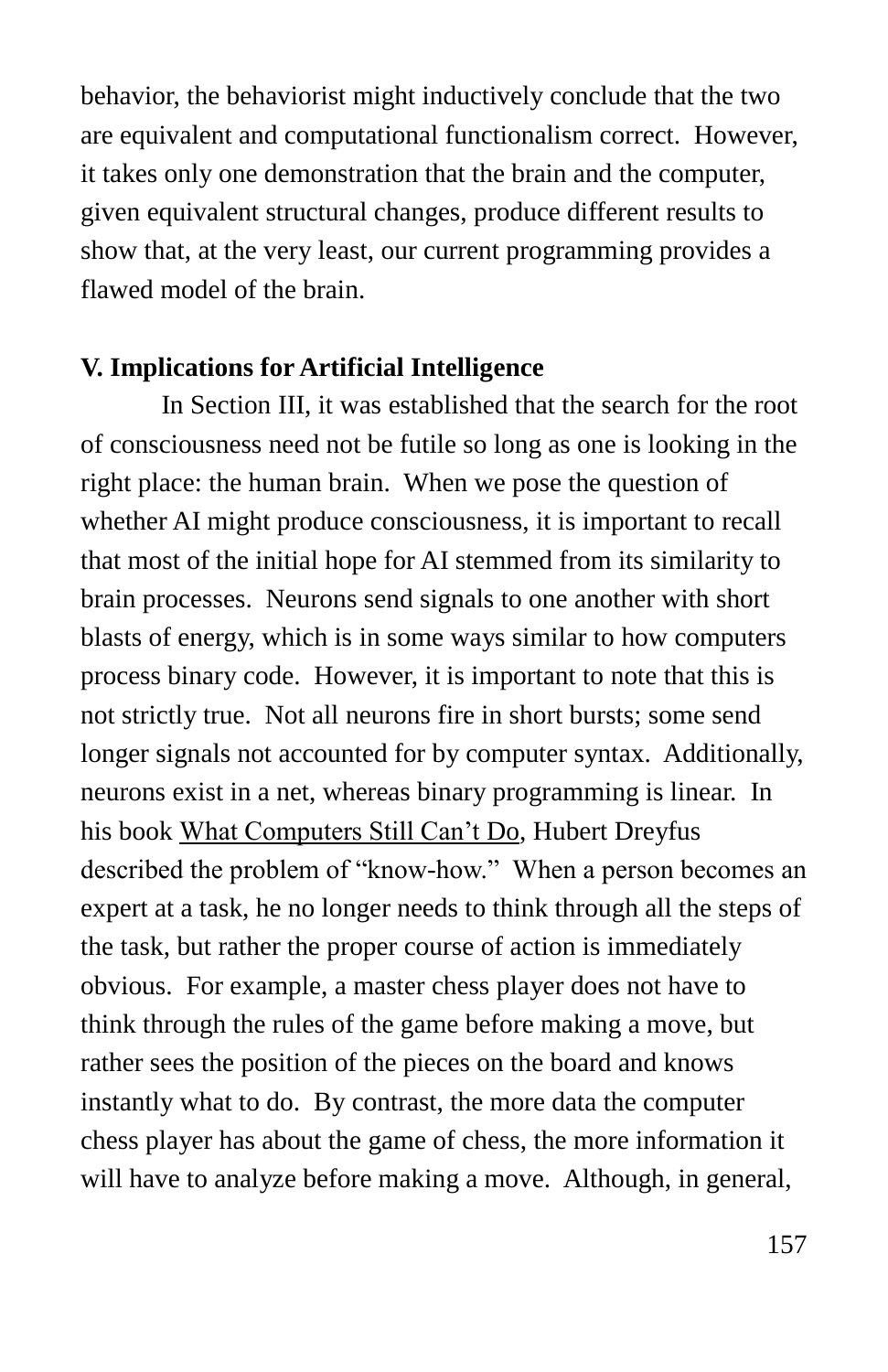consciousness alone is a poor means for understanding underlying mental causation, in this case it was indicative of an underlying mechanism. Neuroscientists have explained the "know-how" phenomenon by the fact that when two neurons are simultaneously excited, the connection between them is strengthened.<sup>14</sup> Newer models of AI ("connectionist" models) have incorporated links like these into programming, but they are poor models for neural nets. Ultimately, even connectionist programming boils down to binary code.

For the sake of argument, however, let us grant that neuronal impulses are the source of consciousness and that binary code is a decent model for them. The question now is whether being a model is good enough to produce consciousness, or if there is some further biological feature necessary. For binary code to model neuronal information processing, one must be able to imagine that at any given moment, the neurons of the brain can be mapped syntactically. The alteration of patterns in binary code must produce output to the alteration of neuronal patterns. A recent study led by Mriganka Sur casts doubt on the causal nature of brain structure. Sur and his colleagues performed surgery on newborn ferrets,<sup>15</sup> so that each had one eye that sprouted connections into the part of the brain that is generally dedicated to hearing (rather than into the visual thalamus and visual cortex).

<sup>14</sup> Dreyfus, Hubert L. *What Computers Still Can't Do: A Critique of Artificial Reason*. Cambridge, MA: MIT Press, 1997.

 $15$  Granted, I stated at the beginning of this paper that I was not going to tackle the notion of animal consciousness. However, the scientific community often extrapolates findings concerning animal physiology to humans, and I am assuming that this study is accurate in suggesting that there would be similar findings if we were to perform this study in humans.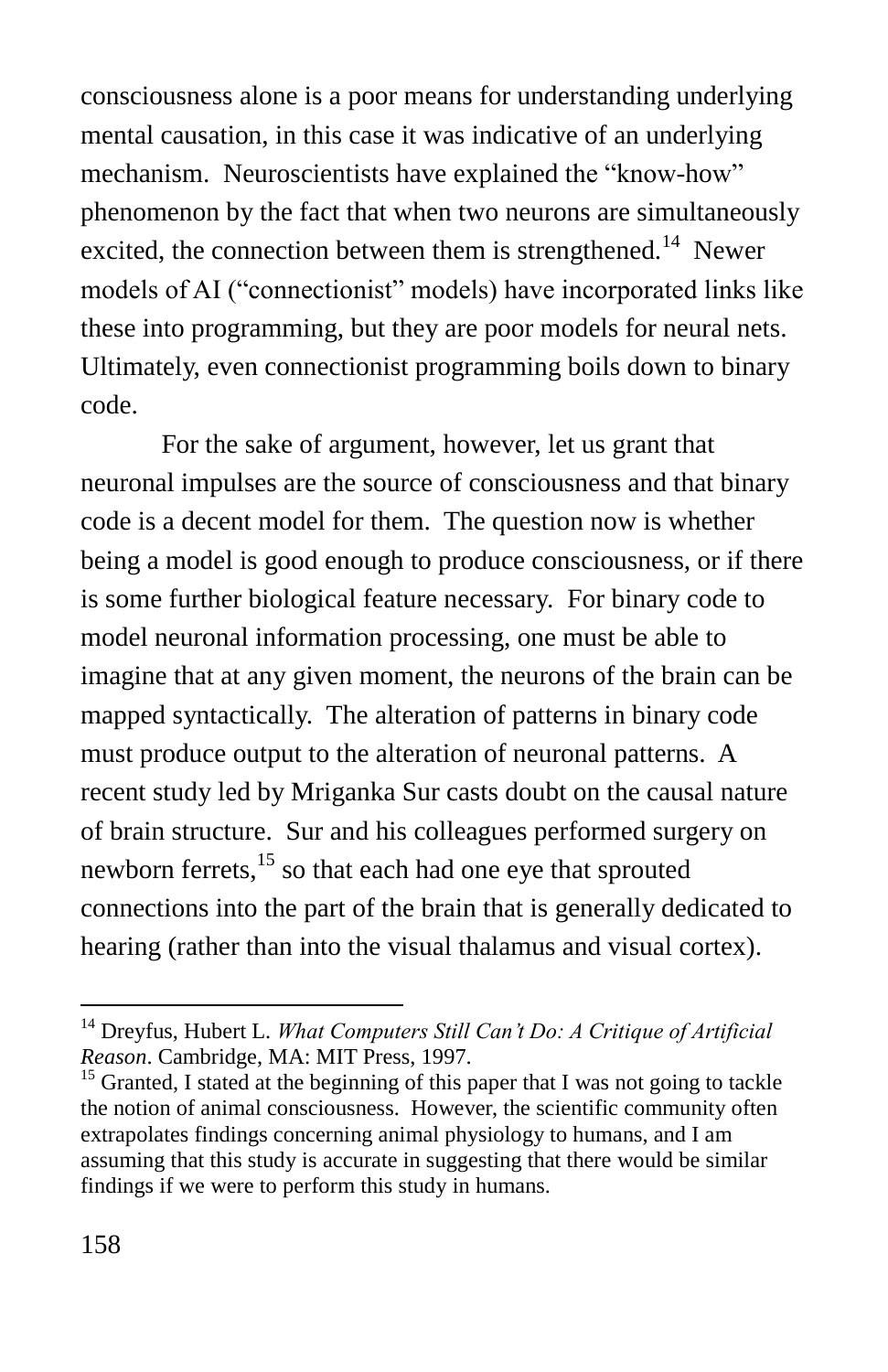There was no resulting change in the ferrets; they continued to see with the affected eyes, using the auditory portions of their brains.<sup>16</sup> An immediate change in neuronal patterns (and in our imaginary syntax which we have mapped onto the brain) produces no change in consciousness. This suggests plasticity of consciousness that is not observed in the output of AI. By comparison, it is difficult to believe that significant change in syntax would not produce observable change in computer function. In other words, in the case of computer syntax, there is a conditional relationship: if there is considerable change in syntax, there will be change in output.<sup>17</sup> For neurons, we have seen the equivalent conditional statement disproved. Here we have established lack of correlation between the result of neuronal behavior and that of syntactical programming; at the very least, we must conclude that current efforts to use computer syntax to model brain functions are fundamentally flawed. Just as a fundamental change in a recipe would not necessarily produce an observable change in outcome, but would very likely do so, this does not prove that syntax does not produce consciousness, but it suggests as much.

#### **VI. Discussion**

 $\overline{a}$ 

We have established that if neuronal impulses and syntactical programming each produce consciousness, they must

<sup>16</sup> Alva Noe, *Out of our Heads: Why You are Not Your Brain, and Other Lessons from the Biology of Consciousness* (New York: Hill and Wang, 2009), 53-54.

 $17$  One possible response to my argument would be a rejection of this claim. I am not a computer scientist, so I cannot say with absolute certainty that such a response would be unfounded. However, I think it is undisputable that if the syntax experienced the same degree of change as the neuronal impulses in this example, there would be noticeable change.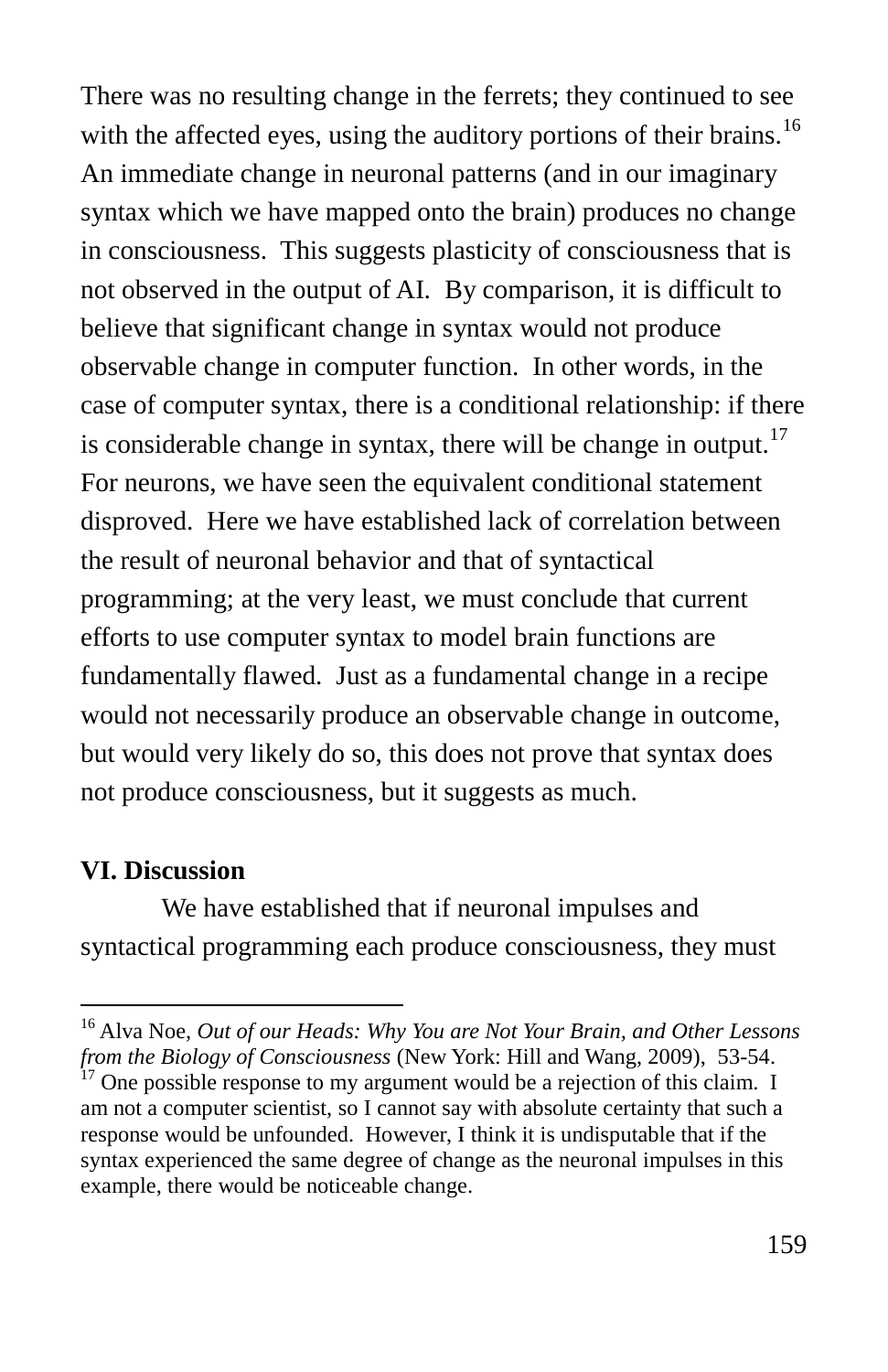do it in different ways. Stalwart defenders of AI might claim that this is possible: that AI and the brain are fundamentally different from one another, yet produce equally valid consciousness. To defend themselves, they would likely revert to the problem of other minds. However, as I have already claimed, the problem of other minds should be dismissed as subjective. The claim that consciousness could be formed in two completely different ways is, first and foremost, unrealistic. It stems, I believe, from the belief that consciousness is spiritual – that it rises above and inhabits the physical world. If we instead accept consciousness for what it is  $-$  a biological phenomenon  $-$  it seems no more likely that computer programming (having proved dissimilar to the brain in every important way) could produce *it* than any other biological phenomenon (e.g. photosynthesis). Furthermore, if we reject the spiritual view of consciousness, yet accept that consciousness could be produced in a way that does not model the workings of the brain, we have no basis to judge what is conscious and what is not. The notion of consciousness becomes meaningless.

The conclusion to be drawn is that there is good reason to believe that syntax based AI does not produce consciousness.